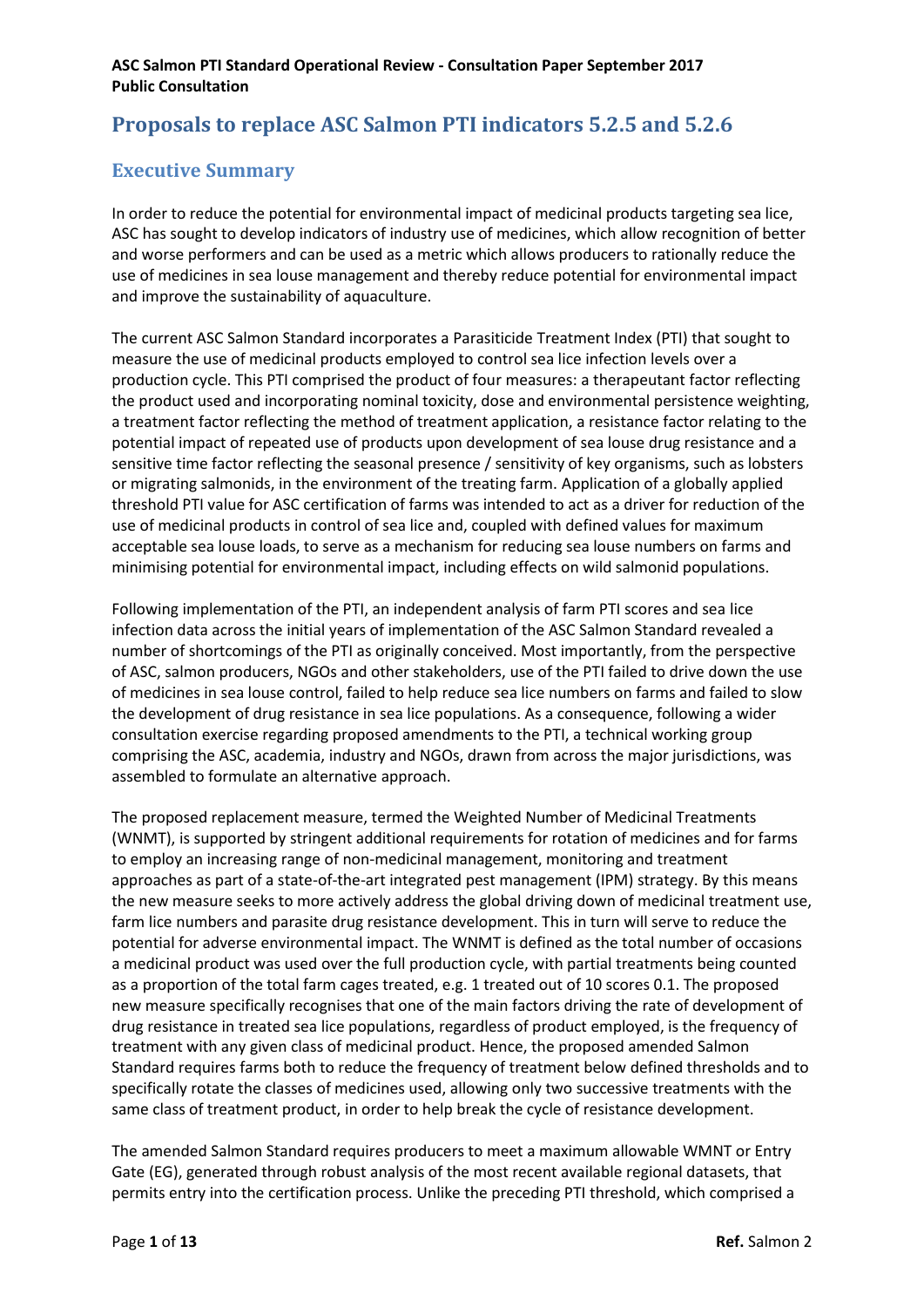single global value, the value of the Entry Gate is specified by region, in recognition of key regional differences in ecosystems, drug availability / efficacy, epidemiology and legislation, including differences between lice species, wild host reservoirs and environmental variables. Such regional thresholds, defined so as to allow only the best performing farms in a given region to enter the certification process, ensure that improvements in performance are driven universally, rather than solely within regions for which a single selected global threshold is within reach. Once admitted to the certification process, however, farms would nevertheless have to demonstrate continued reduction of treatment frequency towards a lower fixed Global Target (GT), set at a level consistent with the top 20% of producers globally. According to these new criteria, site treatment frequencies (= WMNT) >EG would not be certified, sites >GT and ≤EG would be certified but need to show timebound improvement against an IPM progress ladder and sites ≤GT would be certified with no additional conditions. By insisting on the increased use of non-medicinal IPM elements, once the certification process has been entered, this new approach should both encourage producers to reduce use of medicines globally and act to drive the development of improved non-medicinal tools and technologies. It is intended that the initial regional and global thresholds selected will be periodically updated (downwards) to reflect regional and global improvements, such revision being supported by the extensive monitoring and transparent reporting requirements implemented alongside the new criteria.

A number of changes have been made, with respect to the earlier PTI approach, in addition to the use of regional thresholds, mandatory IPM requirements and product rotation, which are considered to be justified as follows:

- Removal of toxicity from the new measures. This follows from 1) The move to an approach that treats all medicinal products with equal precaution 2) recognition of the extensive consideration of toxicity and persistence data already required for initial licensing of medicines for use against sea lice, as occurs for all veterinary medicines 3) the lack of applicable knowledge concerning e.g. effects on aquatic organisms in situ, relevant toxic doses, fate in the marine environment, impacts of environmental / biological variables 4) existence of mandatory legislative strictures / medicine availability or efficacy. Together these factors were considered to prevent weighting according to nominal toxicity from being productive as a rational measure to reduce use of medicines or protect the environment.
- Removal of treatment mode. As with toxicity, all treatment modes (e.g. bath, in-feed, well-boat) will now be considered equal, providing more consistent and appropriately precautionary regulation of treatment as a whole.
- Removal of sensitive periods from new measure. The amended ASC Salmon Standard will use regional lice load regulations or an ASC maximum limit, whichever is lower. Since regional regulations already take into account migrating salmonids by reducing allowable lice loads during sensitive periods, this no longer needs to be included in the new standard. Similarly, toxicity to lobsters is already tested during licensing of medicinal products and the licensed treatment doses and regimes already take this into account.
- Inclusion of "partial" treatments. In order to maintain control of sea lice effectively, it is often necessary for producers to treat only one or a limited number of pens on a site. By not treating all pens / lice on a site, this should help reduce the rate of development of resistance by leaving more susceptible lice in the local population and also reduces discharge of medicinal products to the environment.

While ASC and the technical working group recognise that no single measure or set of requirements can provide a complete solution, it is considered that the proposed amendments provide the best approach, given current knowledge, to protection of the environment while ensuring the progressive evolution and sustainability of sea louse control in salmon aquaculture.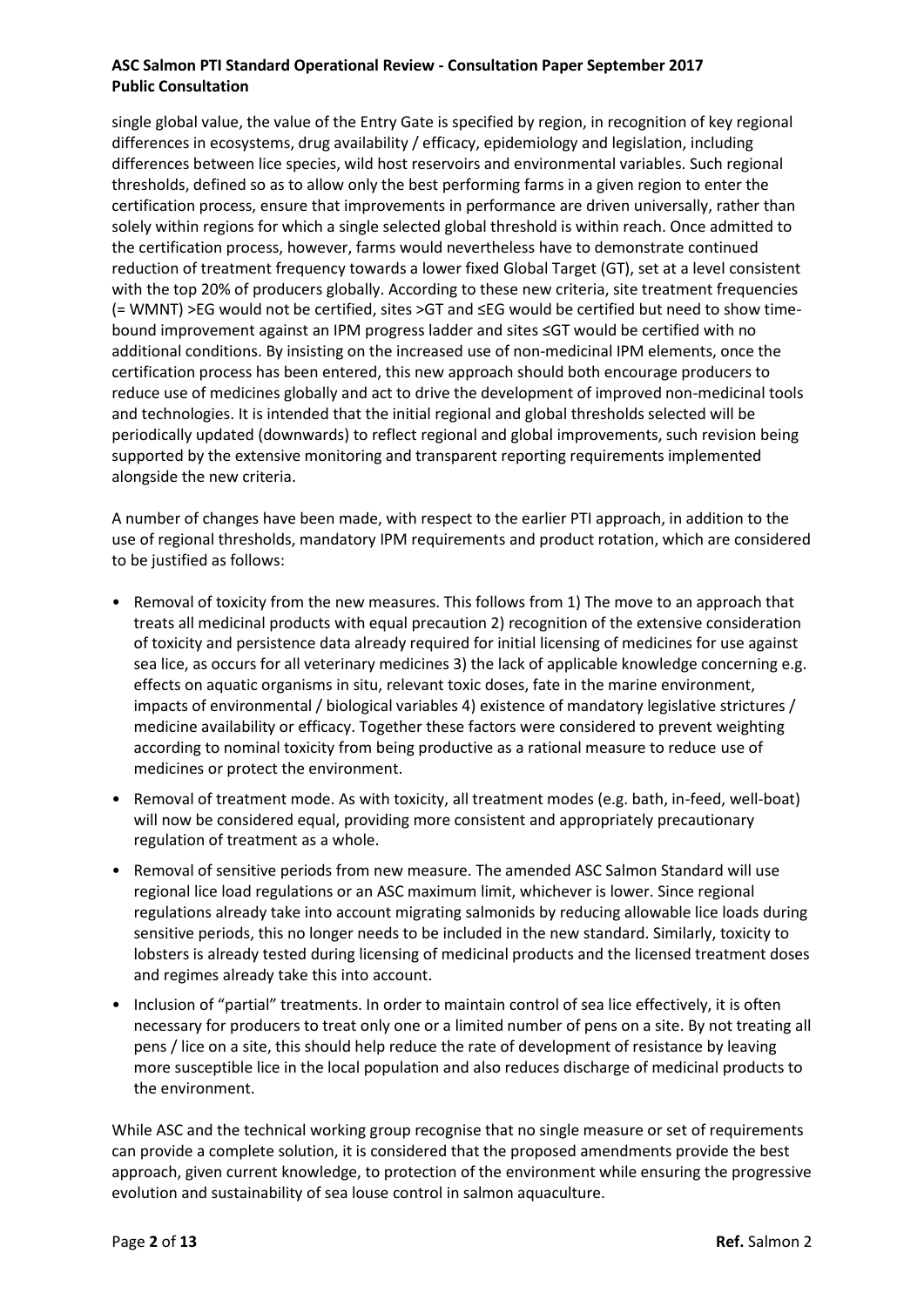## **1a) Summary of the PTI paper published on 5th Nov 2015<sup>1</sup>**

ASC initiated the Salmon Standard Operational Review in March 2015 and produced a paper on the subject of parasiticide use in November of the same year. Based on the feedback received it was deemed necessary to establish a working group and in May 2016 one was set up. The mandate of the group was to advise on the PTI proposals, incorporating stakeholder feedback and to develop options for replacing the PTI requirements within the Salmon standard. The existing indicators in the Salmon Standard are available in the Annex for reference.

The analysis shows that there are significant differences between the PTI scores attainable within salmon producing regions, and that those differences are largely due to ecological and environmental features rather than management.

The single reference bar of 13, whilst it may be achievable by the top 20% of sites in some countries and some regions within countries, the gap between the requirement score and the mean and maximum of what is currently found in all countries except perhaps Canada suggests that there is a serious risk of the bar being beyond the reach of the bulk of farms even with improved management. Environmental conditions plus national regulations play a significantly much higher role in determining treatment frequency than farm management options. The real problem with the PTI single requirement is shown by how far the mean and the mode of PTI distribution within the countries are from this requirement (Table 1). The intent is to encourage the farms to improve their management so they can eventually match the top 20%, but given the very significant contribution of external factors over company factors in the variance of PTI scores the extent which management can achieve this, at least by pharmaceutical mean, is probably limited in the regional context. The single reference point raises the strong possibility of screening for compliant locality than compliant management. The compliance with the PTI should be a challenge to certification not a barrier.

PTI is therefore a single measure for a complex and variable problem, and there are a number of possible amendments, which could be made to improve its effectiveness in measuring the impact of parasiticides upon the wider environment. These include:

- 1. Need for a proportional adjustment when a partial treatment is employed
- 2. There is no indication of amount of bioactive compound added to the water
- 3. The unproven factor of 4.5 for 'lobster' is ecosystem partial and involves double counting.
- 4. The requirements of national regulations on target lice levels in response to local conditions are not consistent with the uniform requirement of Indicator 3.1.7, which tends to be counteractive to the PTI score. A more ecosystem related view of these requirements should be adopted.

The fixed requirement for the PTI of 13 or less does not recognise the predominant influence of different ecological conditions. As a measure to drive best practice management is unknown, but the analysis suggests this is unlikely given that environmental and location factors drive the observed variance in PTI scores. The results suggest the ASC has four possible options to improve the requirements in the salmon standard to better direct industry innovation to achieve the objectives intended from the standard.

The options suggested in the paper were

1. To maintain the present bar at 13 but adjust the calculation to account for single-cage treatments and eliminate the double counting regarding crustaceans toxicity

1

<sup>&</sup>lt;sup>1</sup> https://www.asc-aqua.org/what-we-do/our-standards/development-and-review/operational-review-salmonpangasius-tilapia-standards/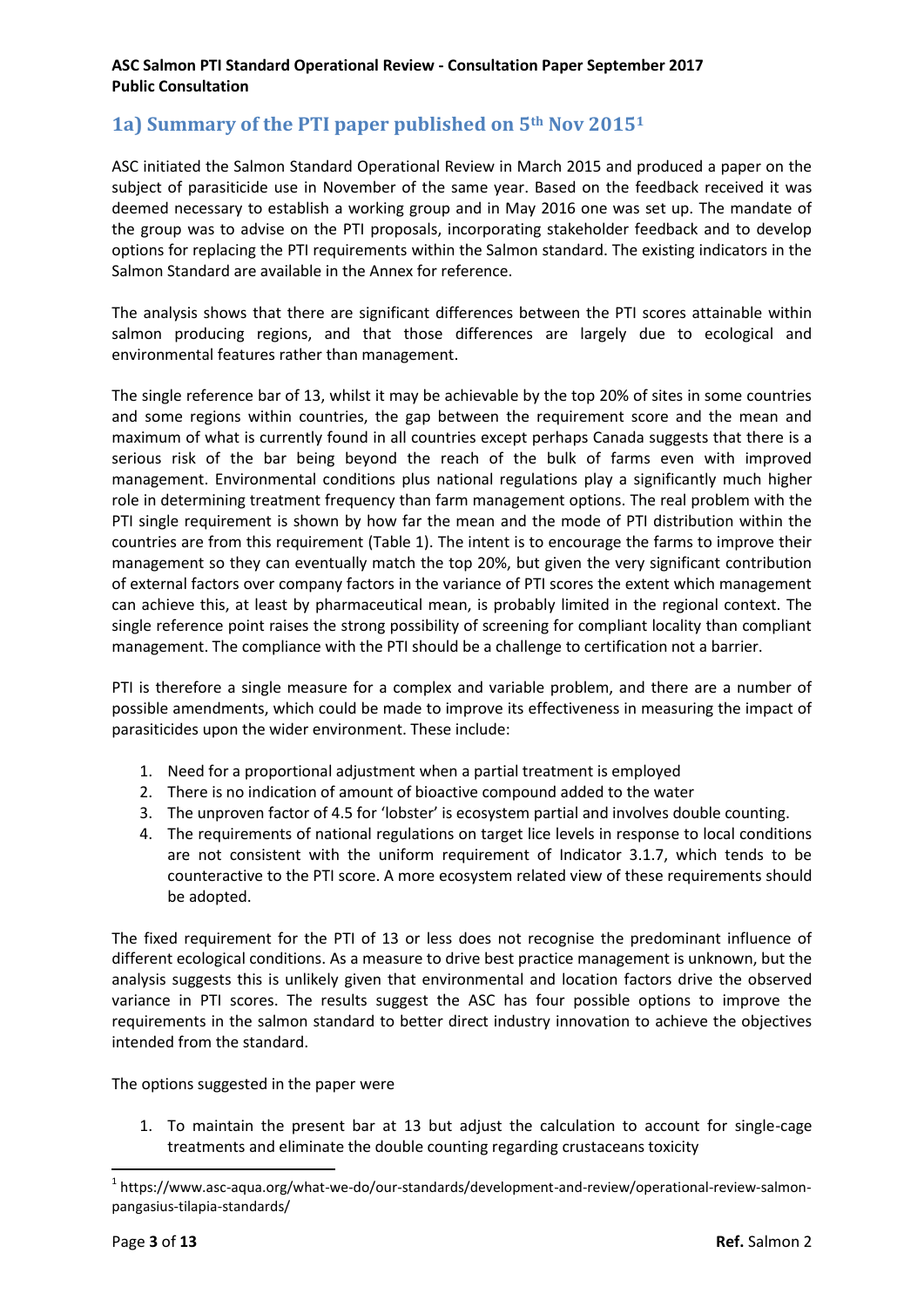- 2. To set a fixed bar with a progressive improvement element once an entry gate score is achieved. This would require operational improvements to meet the regional limits in terms of percentage decrease in PTI over the previous two cycles or the cumulative mean as reported to ASC until a value can be derived based on evidence
- 3. Reformulate PTI to calculate Parasiticide Load, with a progressive improvement element\*
- 4. In addition to the option above also develop a requirement related to the *frequency of paraciticide use* and combine this with a reformulated Parasiticide Load on a progressive and cumulative mean improvement basis\*

*\* In these options the degree of improvement possible due solely to management may have to be refined through time as these need to be calibrated. This would be done by compiling the recorded improvements in the ASC database for review in the light of experience.*

## **1b) Summary of stakeholder comments received on the PTI paper published by ASC**

Nine organisations submitted comments on the proposals for amending the PTI requirements within the salmon standard. Whilst there was general consensus that the PTI requirements needed reviewing, stakeholders called for further research as more information would be necessary to fully consider the impacts of parasiticides and how to assess these.

The option which received the most general support was Policy Option 4, although there were requests for more information on the rationale for this option to ensure that this was a wellinformed proposal. Overall, the proposal for region-specific requirements was not supported, due to insufficient information to justify the need for this, and because of the risks involved when using such an approach. Additionally, proposals for developing a 'frequency of use' requirement and phased improvements were not supported by stakeholders at the time of publishing. It has been agreed that a working group will be initiated from May 2016 to discuss this further.

## **Example of comments (for all, see comments file):**

#### *General:*

"The Parasiticide Treatment Index (PTI) was developed by the SAD (Salmon Aquaculture Dialogue) to be a novel, quantitative means to measure multiple impacts of parasiticde use including toxicity, impact on non-target organisms, and risk of resistance. Although the PTI presents a good first step in assessing complex concerns around parasiticide use, like most new indicators there is opportunity to refine the methodology as more information becomes available over time. The SAD explicitly notes this opportunity for refinement on page 48 stating "the data collected from this requirement will also help the SAD set more measurable requirements in the future". The discussion paper presented in the Operational Review is a first step in this process, however, the review of data is incomplete, the scope of research is narrow, and the final recommendations are, as a result, poorly conceived and do not appear to meet the short or long term goals of the ASC."

"They [the papers referenced in the document] should be accessible through either or both of these means."

" - Number of treatments per generation should be the main target to reduce

• Rotation between different groups of actives – not more than two treatment with the same group of active per production cycle (generation)

• Products belonging to the same group/mode of action are equal from a resistance point of view and switching between such products has no rationale.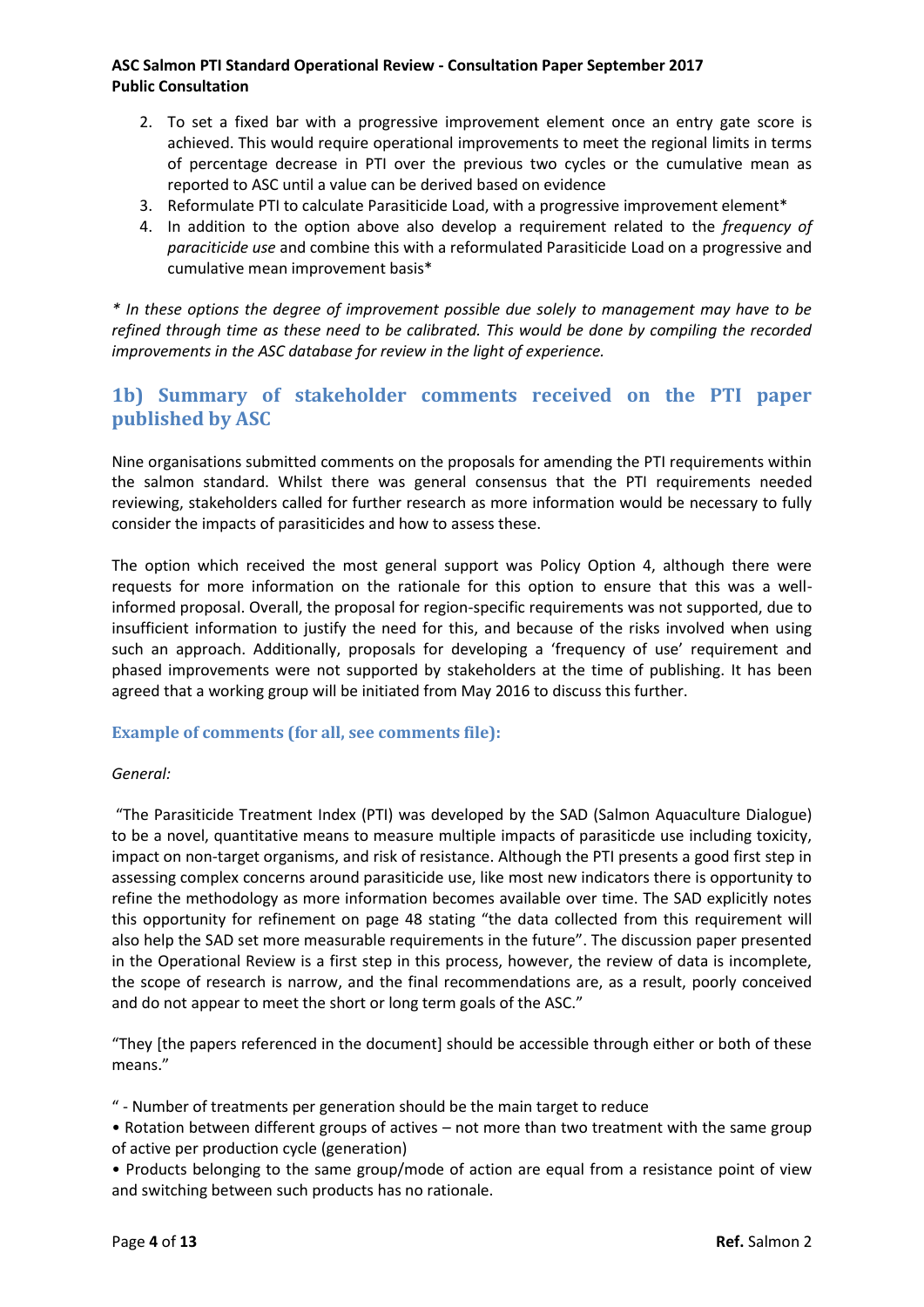• The allowable number of treatments per generation should be defined in each production region – reduction of 15 % per generation down to an acceptable level – four per generation?

• Current Toxicity factors evaluated, use wider scale and include hydrogen peroxide with a low number The Parasiticide Load should be related to biomass produced/fish harvested in the same period"

### *Measuring Frequency:*

"While the BC Ministry of Agriculture supports reformulating the PTI we do not support a frequency of use requirement nor phased improvements." "Frequency is not as important as total amount released." In a consideration of frequency as a meaningful measure we would like to suggest that instead of frequency being considered a unitary event, a more graded measure should be used whereby the treatment should be expressed as a percentage of the pens treated at one time. "

"This option (4) seems to be a preferred and simple way to determining the risk of selecting resistance." "One might define one treatment as 1. The calculation might be done by counting the total number of treated cages and dividing it by the total number of active (stocked cages) cages at the same site and at the same point of time."

### *Regional limits vs global:*

"The BC Ministry of Agriculture supports a comprehensive review of lice triggers and supports the concept of regionally appropriate lice triggers be developed for the salmon standard."

"While we acknowledge that "sea lice infestation has many regional characteristics and variability," our overarching concern is that the region-specific thresholds proposed for indicator 3.1.7 may be set primarily to help ensure that a majority of farms in each region can meet the threshold, possibly at the expense of increasing risk of harm to wild salmonids."

"We have significant concerns about the suggested shift to applying a regional lens to Principle 5.2 "Therapeutant Treatments". If this principle were to shift towards geographic specific thresholds, it automatically removes the ability to measure impact across regions and overlooks the reality that some geographic locations have an inherently lower environmental risk when it comes to salmon farming."

"We are concerned about the use of country/region specific requirements."

"Rationale for updating limits of PTI scores to reflect regional variations not justified."

Parasiticide load:

"need to measure the amount of chemical used per tonne or area and take into account the toxicty and persistence of the chemical itself while also including some measure of frequency as an indicator of potential resistance."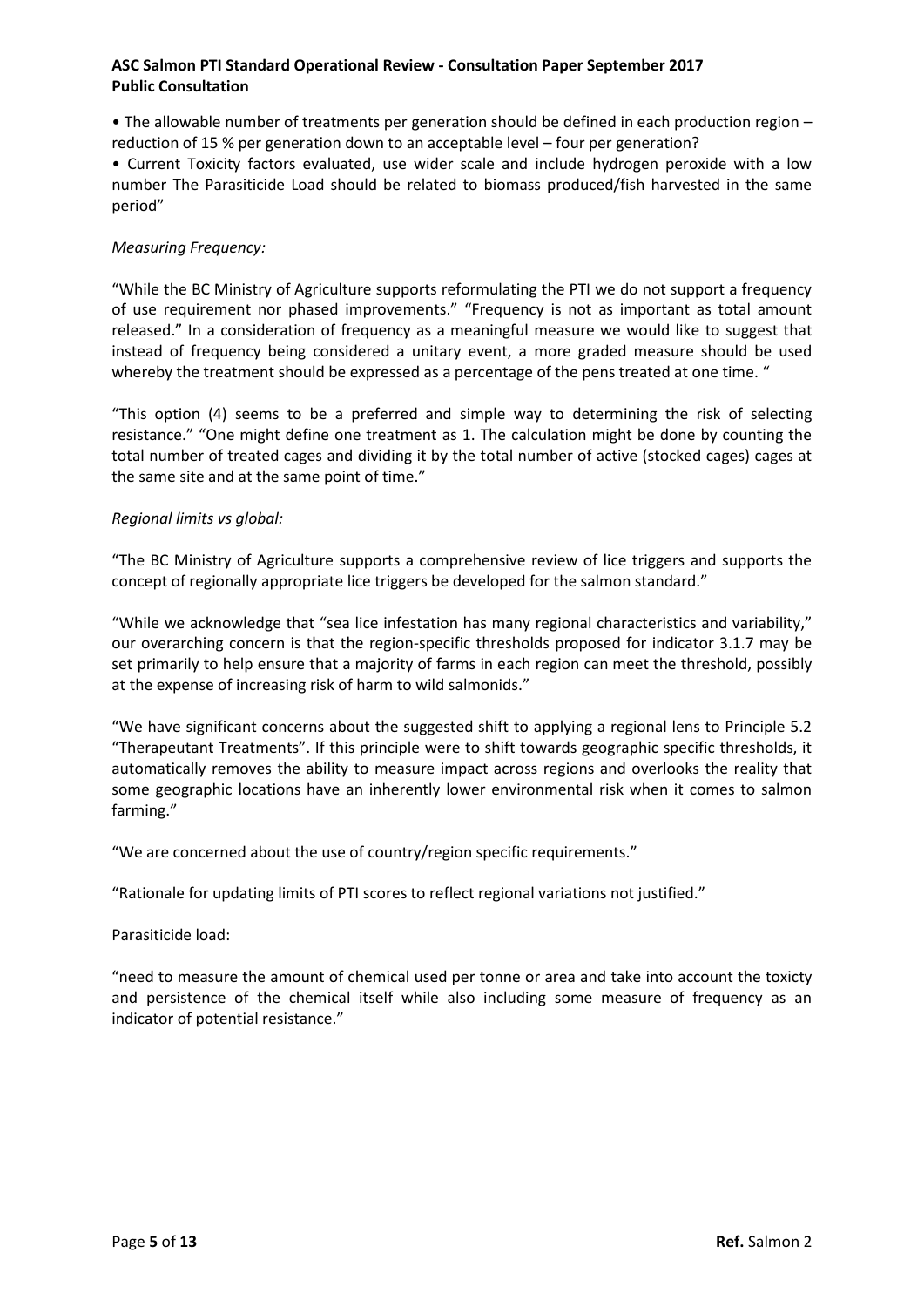## **1c) The PTI working group**

The working group establishment was facilitated by the ASC secretariat with direction from the TAG. Members were recruited from the NGO (2+2 from ASC), Industry (3) and Academic (2) sectors based on their technical knowledge of sea lice in salmon and use of treatments. A consultant was also hired to help chair meetings and with the development of the proposals.

Members: Piers Hart (WWF UK), Sharon DeDominicis (Marine Harvest, Canada), Crawford Revie (University of Prince Edward Island), James Bron (University of Stirling), Paolo Jorquera (Blumar), Gordon Ritchie (Marine Harvest), John Werring (David Suzuki Foundation), Chris Ninnes (ASC), Ian Payne (Independent Consultant), Iain Pollard (ASC).

Three in-person meetings where held; one in May 2016, one during the sea lice conference in Sept 2016 and the final meeting in March 2017. Additionally, telephone meetings where held on;  $19<sup>th</sup>$  Oct 2016, 3<sup>rd</sup> Nov 2016, 18<sup>th</sup> Nov 2016, 2<sup>nd</sup> Dec 2016, Sept 8<sup>th</sup> 2017.

The working group was set with the task of drafting proposals for replacing the PTI indicators based on the paper and stakeholder consultation.

## **1d) How the group ended up with the proposed indicators**

The working group meetings discussed at length the options for revising the ASC requirements for parasiticide use. The challenge faced was the same faced by the Salmon Dialogue in that constructing a requirement can become very complicated very quickly. There was also a tendency at meetings to circle back to an equation similar in construction to the PTI. The group thus had to be innovative and disciplined in finding a simple and effective solution that would ensure that "significant" negative environmental impacts and resistance associated with parasiticide use are avoided, whilst promoting best practices, ensuring transparency and applying metric limits.

The group initially looked at exploring what option 4 might look like. There was mixed stakeholder support for this but generally this was seen as the preferred option. However, a number of difficulties with using Parasiticide Load (PL) to measure performance kept coming up; 1) it does not take in to account the health of fish and efficacy; 2) it is outside the control of the farm; and 3) the quantity of active ingredient varies by medicine. Also, in order to treat a stock it may be necessary to repeat doses as determined by a veterinarian.

In reality, the PL will also be unpredictable, highly variable, to large extent uncontrollable by the farmer and will be a poor proxy for potential environmental impact. Measurement of marine life in the vicinity of the cage to really find out if there is an impact would be better, however it can be extremely difficult to disentangle the effects of drug residues from the effects of benthic feed deposition. Finally the group concluded that what we really want is to reduce the number of treatments over time.

Regarding the environmental impact of Parasiticide use, it was recognised that although some research exists, the evidence of impact is largely inconclusive. If this information were available, we would be able to prevent impacts where these are identified. Therefore direct monitoring of environmental impact will give assurances about what we're doing and could push the use of medicinal products downwards.

These types of assessments can be physical or can be modelled using software. The Scottish Environment Protection Agency (SEPA) and academic institutions in Chile and elsewhere have carried out studies to determine the presence of medicinal product residues within and outside the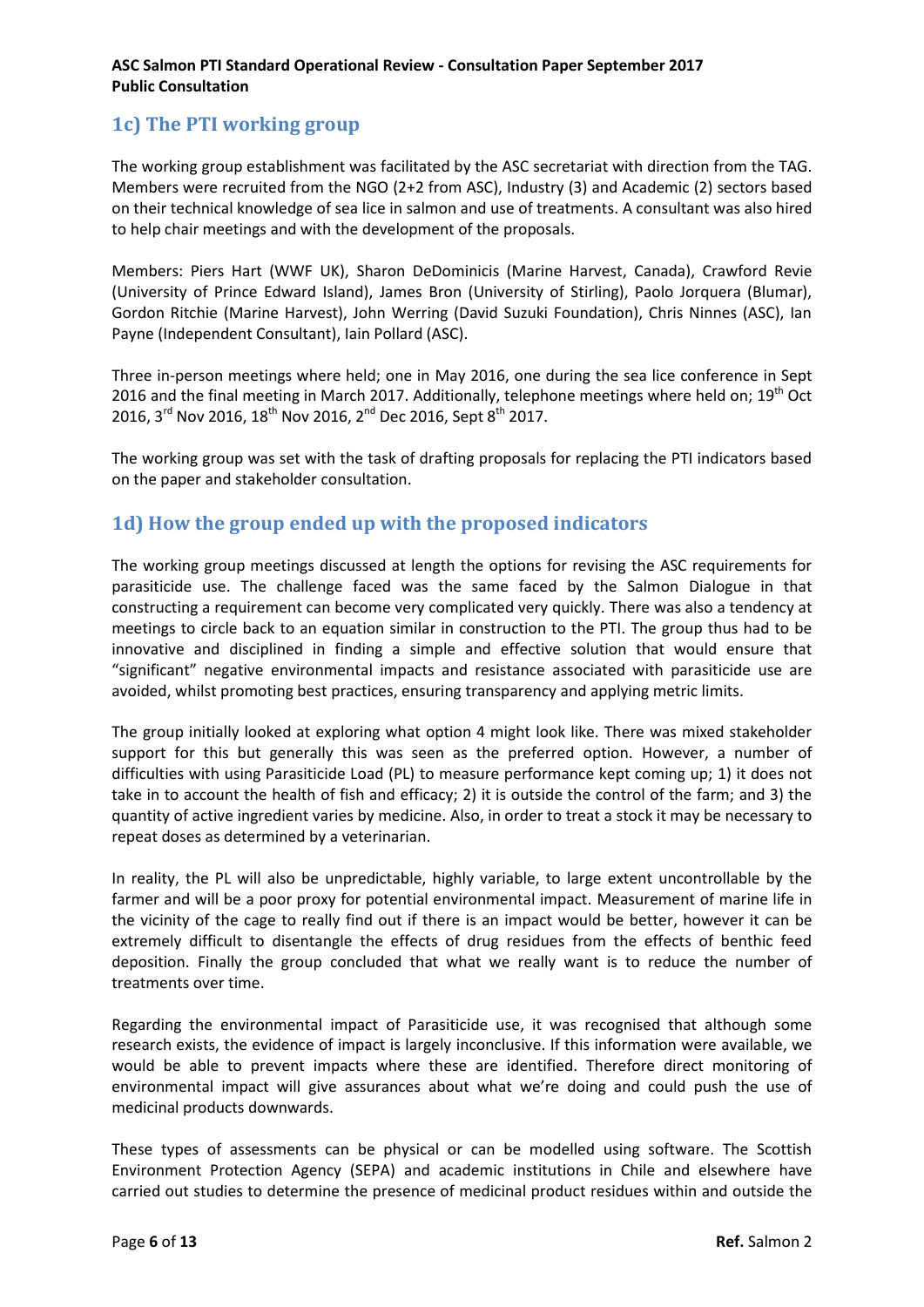farm and evaluate environmental impact. Results are extremely variable and are dependent on chemotherpeutant identity and mode of treatment such that study results are highly variable, with impacts being found in some cases and no trace of the medicinal product found in others. Hence environmental monitoring of impact was seen by some as a requirement to supplement the metric limits.

It is also important to promote non-medicine treatments and use best practice management to reduce lice. These methods may have less impact on other marine life and encouragement of innovation is a key part of the ASC programme. Integrated Pest Management (IPM) for sea lice has long been recognized as being highly important for effective and robust sea lice management.

IPM is based upon proven techniques and approaches to terrestrial parasite management for agriculture systems. The strategy generally involves coordinated application of a diverse range of available management practices, with surveillance, communication and cooperation between operators within a defined area. Management approaches employed should give consideration to the interests of producers, society and the environment. Since IPM serves to reduce dependence upon medicinal treatments and thereby slow development of parasite drug resistance, it is a strategy that ASC intends to promote hence the certification requirement to progress in IPM.

Given the variability of PL as a measure and the ability of farms to more extensively implement IPM, the treatment frequency, in terms of weighted number of treatments, was seen as the best measure of performance and will allow fish health professionals to use more diverse management tools as appropriate for a given context. In line with the above discussion credit can be provided for nonmedicinal treatments as part of IPM and a threshold placed on the number of successive repeated treatments using the same chemotherapeutants class in order to further reduce the risk of resistance.

There was significant discussion around setting regional metrics that took account of ecological differences, including consideration of whether these should be set by country or by ecosystem, or whether a global limit was necessary and more appropriate. This was not resolved with consensus. As a result, the ASC proposed that it is necessary to set regional limits because of the differences in global best practices and to drive improvement in all regions. For instance, setting a global limit would make it too easy for some to meet the conditions and too hard for others. Where it is too easy there will be no incentive to improve and where it is too hard, farms will not join the programme and be committed to the time-bound improvements. There needs to be a level that is achievable (by best practice) in all regions and that will drive improvements for all.

The working group also found that the fluctuation in the number of treatments over a cycle creates a need for some flexibility over a limit. So the concept of creating an entry gate was explored, which would allow farms to enter into the programme as long as they met a minimal entry gate level. This was included in the original PTI paper as an option and did not receive much support from stakeholders. Nevertheless, the group saw that an entry gate would bring most environmental benefits whilst excluding the worst performers.

With incentives for continued improvement, it would be expected that the number of treatments would fall over time towards a lower "Global Target". The limit for the entry gate could be set at a level such that the top percentage of farms in a given region would be able to meet the entry gate.

Once the global target limit is reached, a farm does not need to go further, but between the entry gate and global target there needs to be continuous improvement, with the aim of achieving the greatest progress where possible. The requirements should take into account special circumstances / events which are a reality of production.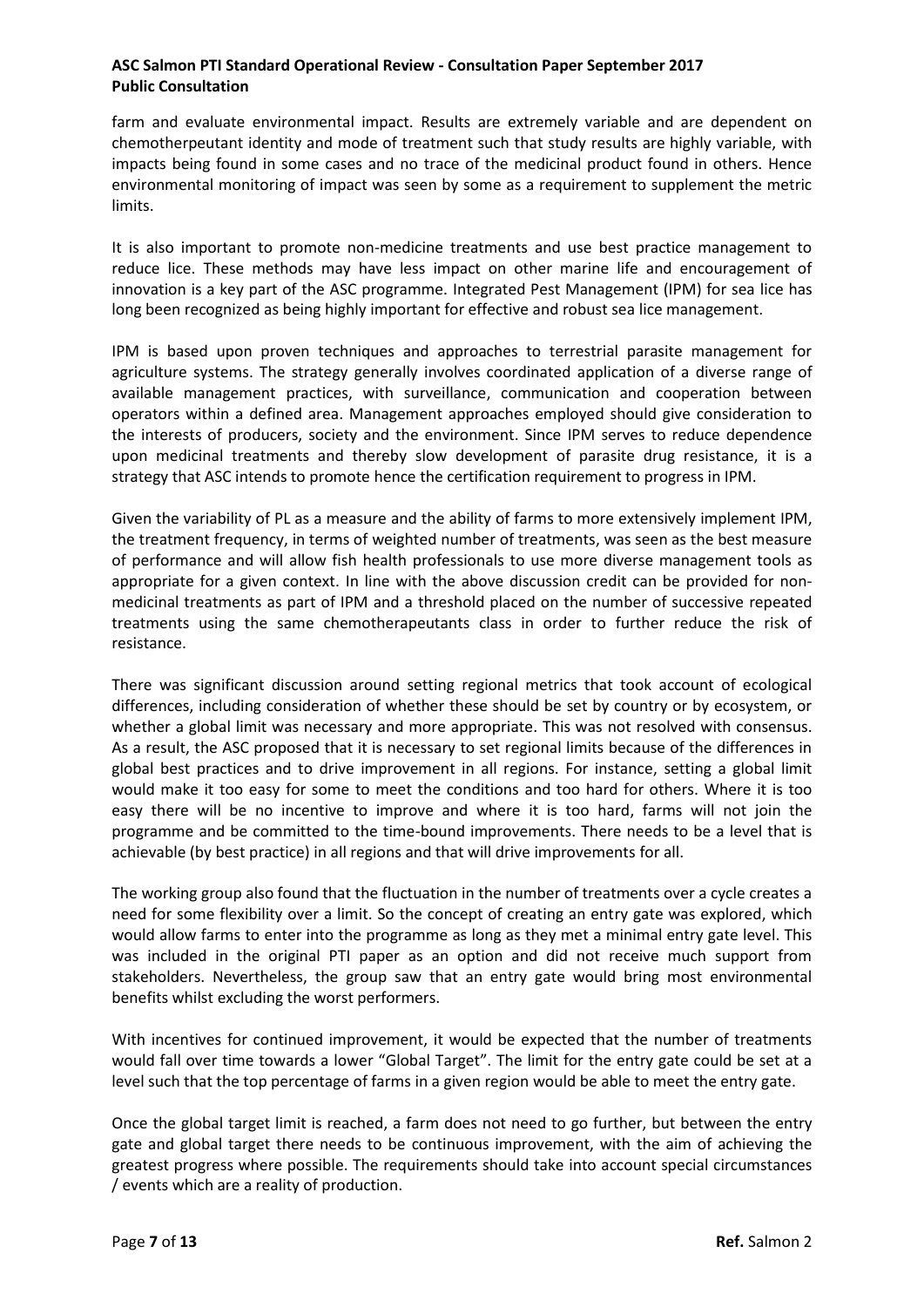To set the entry gate and global target levels, a dataset provided from GSI was used (the paper is provided separately). The global target was proposed to be set at the level reached by the top 20% of global producers. The entry gate level was proposed to be set at a level reached by the top 66% or 50% of producers in a given region (data was evaluated to determine the values as shown in the section 1e below). This will bring more people into the process who would be committed to identified, time-bound improvements in order to remain certified. This is a suggestion for the consultation and feedback is sought on these values.

## **1e) Scientific basis for improvement of parasiticide treatment indicator**

The initial metric for indicating the use of parasiticides to treat for sea lice infestation is the Parasiticide Treatment Index (PTI). The main driver of the PTI is the frequency of treatment over a complete production cycle but it has six other modifying multiplication factors including toxicity against Daphnia, resistance and method of treatment. Each modifying factors is subject to its own assumptions and approximations. The PTI is therefore a complex, compound dimensionless indicator. It is a completely novel metric which tries to combine all the complexities of sea lice treatment into a single metric for which there was no previous data set. The SAD set the global requirement at 13 but as it came into use as the salmon standard went operational in 2013, questions arose over how the metric was actually performing and how sensitive it was to change, particularly to improved management.

An independent analysis, summarised in the PTI Report (ASC November 2014), was carried out on a data set collected in a uniform template from producers across the major salmon producing regions which concluded that there were significant differences (p=0.01) in the frequency of PTI scores across the regions which reflected the rather different lice problems faced given that the regions vary in lice species, host species, oceanic conditions and in supporting ecosystems. Moreover, analysis of variance indicated that major driver of PTI scores were these environmental conditions whilst the impacts of management, whilst significant, were much less. The scores also varied from year to year in a way more consistent with the intensity of lice attack which in turn tends to be related to seasonal conditions.

The report suggested a range of options to ASC for modifying the PTI and its requirements but also suggested the possibility of simply using frequency of treatments or the parasiticide load, being the weight of active ingredient put into the water equivalent to the antibiotic load employed within the same principle (P5). The ASC, whilst recognising that the PTI was a valuable start, finally concluded that the rather simpler indicators were more practical and put out two options for consultation:

- The parasiticide load
- The parasiticde load plus frequency of treatment

The use of science based metrics implies the use of the best available scientific data against which to calibrate them. To set requirements in an informed fashion needs a representative data set upon which to base that calibration.

However, the requirements need to take into account the regional differences whilst at the same time arrive at a global standard. To allow for this a two tier system was devised. The first requirement, termed the Entry Gate (EG), is related to the regional situations to allow the farms to enter the improvement process and then there would be a Global Target (GT) for which there is a time-bound plan by which those at the EG to approach by an assessed process of continuous improvement.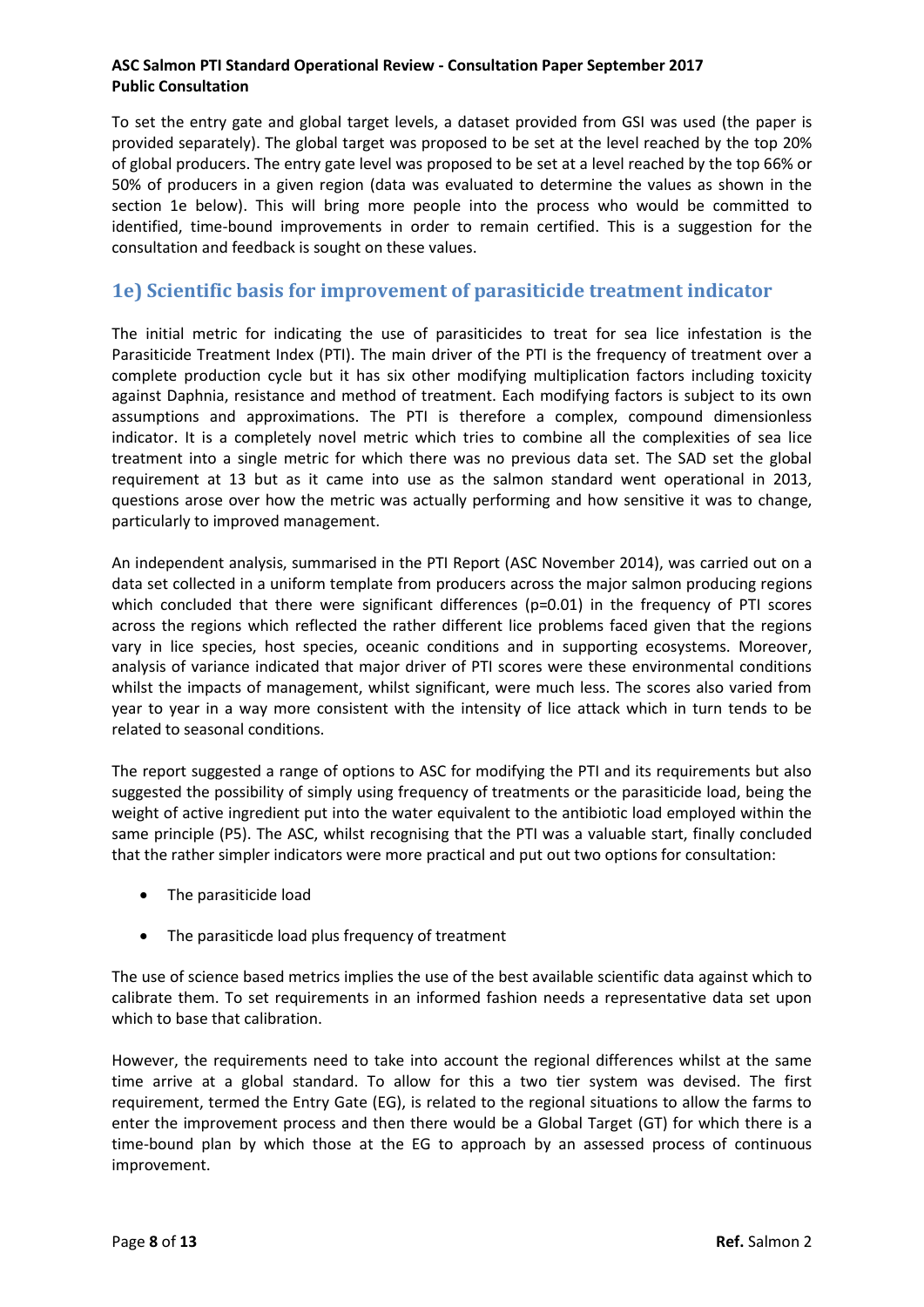#### **Data sources and methods**

The collection of an homogenous data set in 2014 created a valid data array against which ASC could judge PTI performance following the analysis in the original PTI Report. It also, however, enabled a view of the pattern of Weighted Number of Medicinal Treatments (WNMT) in the different countries to be produced which provides a platform for a frequency based indicator can be developed.

A total of N=582 farm-years were used (representing a total of just under 3,500 total treatment events). Some 90% of the data came from the years 2009-2013 with a further 8% of 'undefined' year - most likely also one of these years. These data provided a view of the distribution of treatment frequencies across producer countries with the exception of countries such as Australia and New Zealand where the sea lice problem is not an issue due to prevailing ecological conditions and parasiticides are not needed. This data set has been shared with all members of the TWG to allow scrutiny and further analysis.

Since the study reported in 2014 the data set could be a little dated but it does represent equivalent data collected simultaneously across the regions. Other available data sets are more piece meal since they each tend to be regional in focus and not necessarily collected under the same conditions. Never he less, one of the research colleagues on the TWG has been able to analyse some more recent data from regional data sets from British Colombia, Ireland and Norway and produced substantially similar view of frequency distributions.

#### **Entry Gate (EG) and Global Target (GT) thresholds**

The mean and median (50 percentile) of the samples from each country are given in Table 1 as taken from the initial data set. Eastern Canada was not part of the original survey but to be comprehensive a data set from the *Fish-i-Trends* system the University of Prince Edward Island run on behalf of East Coast producers was used to produce the equivalent statistics.

| <b>Country</b>  | <b>Number of</b>    | <b>Mean</b>  | <b>Median</b> |               | <b>Proposed Entry</b> |
|-----------------|---------------------|--------------|---------------|---------------|-----------------------|
|                 | <b>Observations</b> | <b>WNMTs</b> | 50 percentile | 66 percentile | <b>Gate WNMT</b>      |
| Atlantic Canada |                     |              | 8             |               |                       |
| Pacific Canada  | 61                  | 1.2          |               |               | GT                    |
| Chile           | 80                  | 10           | 9             | 12            | 11                    |
| Faeroes         | 35                  | 5.8          | 6             | 8             | 8                     |
| Ireland         | 13                  | 6.2          |               |               |                       |
| Norway          | 312                 | 5.0          |               | 6             | 6                     |
| Scotland        | 84                  | 9.2          | 9             | 11            | 9                     |

**Table 1. Frequency statistics of number of treatments per cycle per country.**  *\*GT is Global Target = 4*

#### *Global Target*

In arriving at a Global Target for the indicator the question is, what is a treatment frequency below which continuous progress cannot be predictably expected given year to year fluctuations? Taking this into consideration the TWG suggested that the Global Target should be 4 treatments per cycle. This progressive approach towards the target will be driven to a significant extent by the implementation of an IPM strategy. To estimate what percentage of farms might achieve this target it was considered that British Colombia values be omitted from the data since these are unrealistically low. This is because these data are based on the historic 'SLICE only' model (as only SLICE was approved during this period) which was agreed as not a long-term sustainable approach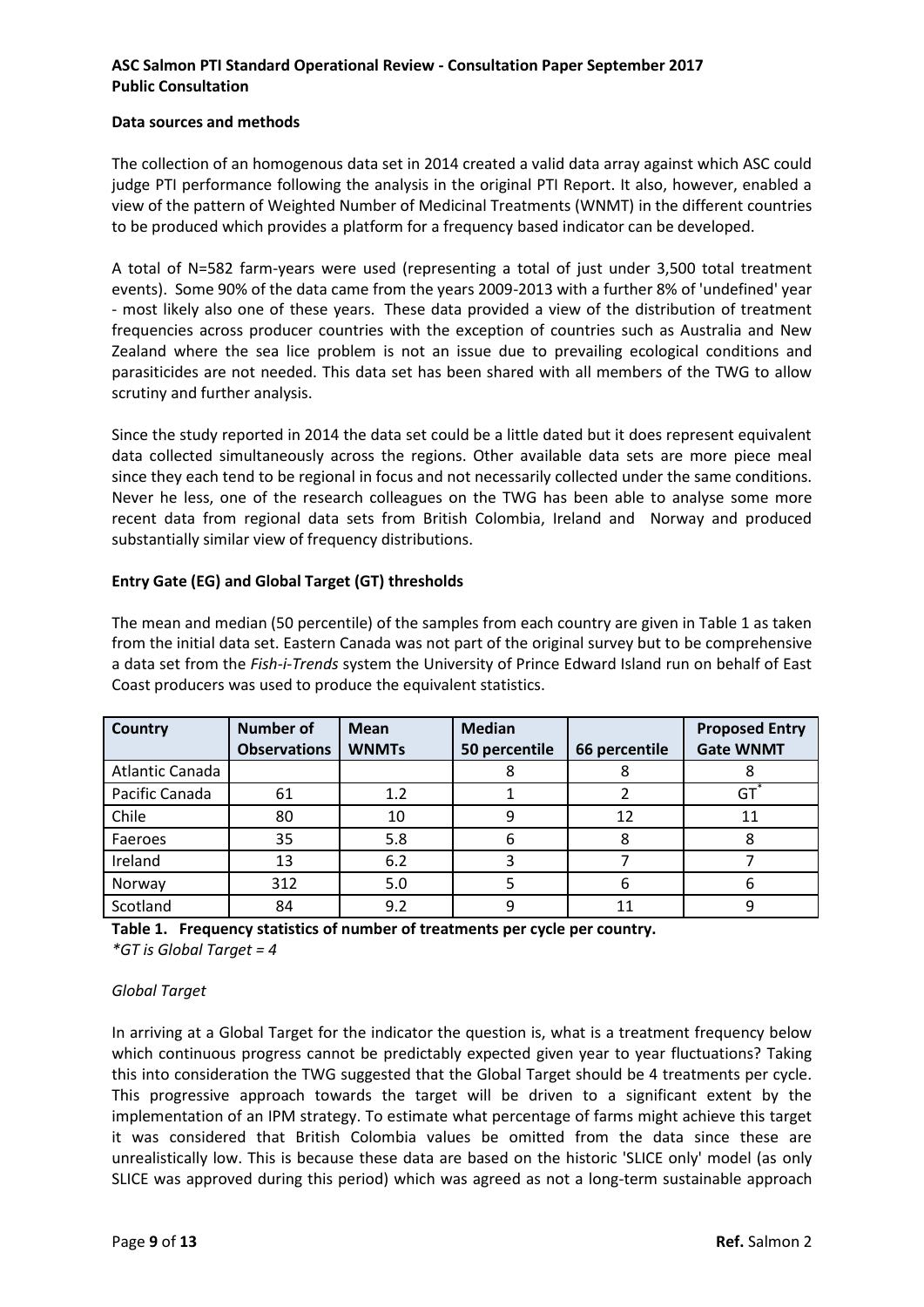and does not represent the best IPM strategy. Without the BC data, a GT treatment frequency of 4 includes 28% of farm records.

#### *Entry Gate*

The Entry Gate is that frequency the producer must achieve to enter the improvement process which leads towards the GT. A view of the frequency distributions is available (PTI Report 20014) along with the basic characteristics of those distributions (Table 1). The differences in these distributions are a function of the different ecological conditions in each region so. To allow for these significant differences the entry point must be relative and not an unrealistic set value. This lead the TWG to consider a percentage of farms that would be likely to meet this and thereby enter the improvement process. An estimate of this is given by the percentile 'break points' in the distributions, hence the median is the break point where 50% of the farms are at or below that value (Table 1).

In considering what would be the most appropriate percentile the value of 66% suggested. The ASC was inclined to be more inclusive because, being committed globally to progressive improvement of standards, it was important to drive improvements through IPM, amongst other management options, towards the Global Target by farms showing a commitment to improvement. The 66 percentile values for WNMTs are given in Table 1.

In the main, these are the values used for the EG however, the estimate for Ireland in Table 1 is based only on 13 records and therefore in arriving at a more representative recommendation, further data from Marine Board of Ireland was consulted. The value for Chile was slightly reduced because the Chilean data was regarded as lacking representative data from Area XII in the extreme south where lice incidence was lower. Regarding Scotland, the number of 11 was considered excessively high when compared to the rest of the North Atlantic regions and was also much higher than has been reported in a number of historical studies (e.g. Revie et al 2010<sup>2</sup>, Murray 2016<sup>3</sup>). Consequently, in the light of this historic data, the number was reduced by 2 so that it was more in line with the other surveys (Table 1).

#### *Progress requirements*

Implementing an IPM plan is a measure that allows progress towards the final goal. However, it is necessary to measure progress in that direction. Predictably reducing frequency from year to year is very difficult due to year to year fluctuations in the environmental conditions and intensity of lice infestations. Essentially this can only be demonstrated as a trend or against some form of rolling average. To show such a trend requires at least four or five data points which would amount to two three year cycles. Hence the requirement to reduce the WNMT by 25% can only meaningfully be demonstrated from a sufficient time series of records which realistically after the first two cycles have been completed (6 years) in time for the second re-certification audit. Thereafter further assessment can be in preparation for each recertification audit since after the first period there will always be six years of records.

 2 Revie, C. W. et al (2010). [Assessing topical treatment interventions on Scottish salmon farms using a sea lice](http://www.islandscholar.ca/islandora/object/ir%3A908?solr_nav%5Bid%5D=aab8c1918147cf721354&solr_nav%5Bpage%5D=4&solr_nav%5Boffset%5D=0)  [\(Lepeophtheirus salmonis\) population model.](http://www.islandscholar.ca/islandora/object/ir%3A908?solr_nav%5Bid%5D=aab8c1918147cf721354&solr_nav%5Bpage%5D=4&solr_nav%5Boffset%5D=0) Aquaculture 306: 191-198

**<sup>3</sup>** Murray A.G. (2016). Increased frequency and changed methods in the treatment of sea lice (Lepeophtheirus salmonis) in Scottish salmon farms 2005-2011[. Pest Management Science](https://www.ncbi.nlm.nih.gov/pubmed/25712895) 72:322-6. Epub 2015 Mar 16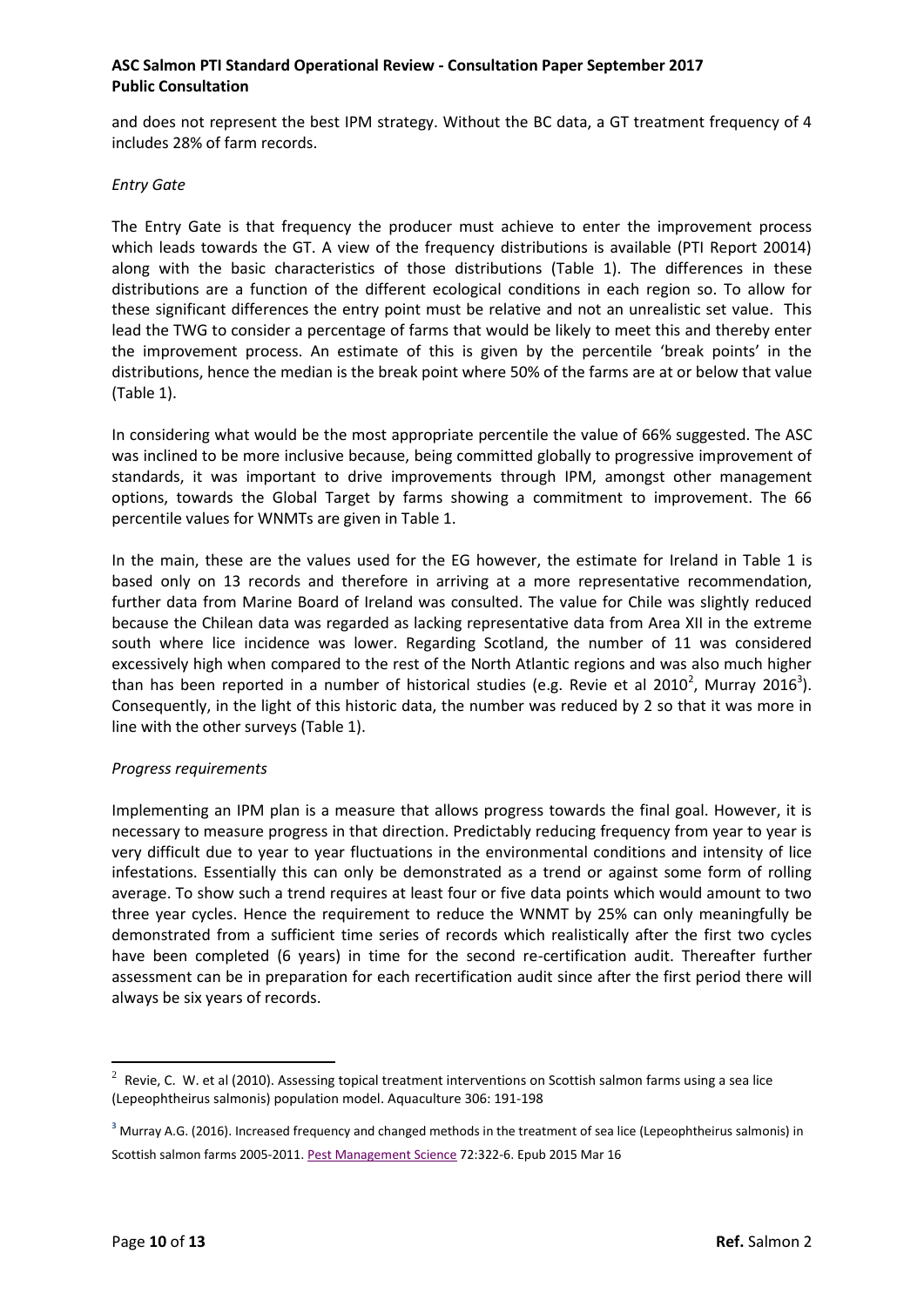# **Annex: Relevant Sections of the ASC Salmon Standard as related to PTI**

| Indicator                                                                                                     | Requirement |
|---------------------------------------------------------------------------------------------------------------|-------------|
| 5.2.5 Maximum farm level cumulative parasiticide   PTI score $\leq$ 13                                        |             |
| treatment index (PTI) score as calculated according                                                           |             |
| to the formula in Appendix VII                                                                                |             |
| 5.2.6 For farms with a cumulative PTI $\geq$ 6 in the most   Yes, within five years of the publication of the |             |
| recent production cycle, demonstration that   ASC Salmon Standard                                             |             |
| parasiticide load* is at least 15% less that of the                                                           |             |
| average of the two previous production cycles                                                                 |             |

\*Parasiticide load = Sum (kg of fish treated x PTI). Reduction in load required regardless of whether production increases on the site. Farms that consolidate production across multiple sites within an ABM can calculate reduction based on the combined parasiticide load of the consolidated sites.

### **Rationale for PTI:**

"The purpose of the PTI in requirement 5.2.5 is to place a cap on the number of treatments of parasiticides, while taking into account differences in risk associated with each treatment option (the parasiticide), the treatment method and treatment timing (both in term of repeated use of a single parasiticide during a given period of time and the time or year with regard to risk to wild species). In essence, it addresses the frequency of use of the therapeutant on certified farms and key risk factors related to its use. The PTI does not directly address the issue of total amount of parasiticide used in an area because it does not factor in the size of the farm or the amount of fish being treated, and it does not address use on neighboring farms that are not certified.

Since environmental risk from parasiticides is closely linked to total release of active therapeutant into the environment, the SAD requires that, within five years of the publication of the requirement, farms with a cumulative PTI greater than six demonstrate a reduction over time of the parasiticide load from treatments on the farm. Parasiticide load is calculated by multiplying the PTI scores for each parasiticide treatment by the weight of the fish treated. This requirement is consistent with industry efforts to reduce both frequency and amount of parasiticide used, as well as with initiatives to develop treatment methods that do not release active parasiticides into the environment. To encourage thinking about cumulative use across a broader area, tracking of total use of parasiticides is required under the ABM."

#### **Appendix VII: Parasiticide Treatment Index**

The PTI is a function of four components as outlined below: therapeutant used, treatment method used, timing of treatment with regard to wild species that are at greatest risk from parasiticides, and the consecutive use of therapeutants that increases risk of resistance developing.

#### **PTI is calculated as follows:**

The PTI for any individual treatment is calculated as: PTIi= [(therapeutant factor)\*(treatment factor)\*(resistance factor)\*(sensitive time factor)] The farm level PTI over the production cycle is the sum of individual PTIs from each treatment. Farm level PTI=  $\Sigma$  (PTI1 .....PTIx)

## **Component 1: Therapeutant factor (for the therapeutant used)**

Factor per therapeutant is given in the following table. Therapeutant factor = (Toxicity Factor)\*(Persistence Factor)\*(Dosage Factor) based on the following rankings: 0 to 2 - toxicity to the environment (based on toxicity data for the indicator species of daphnia)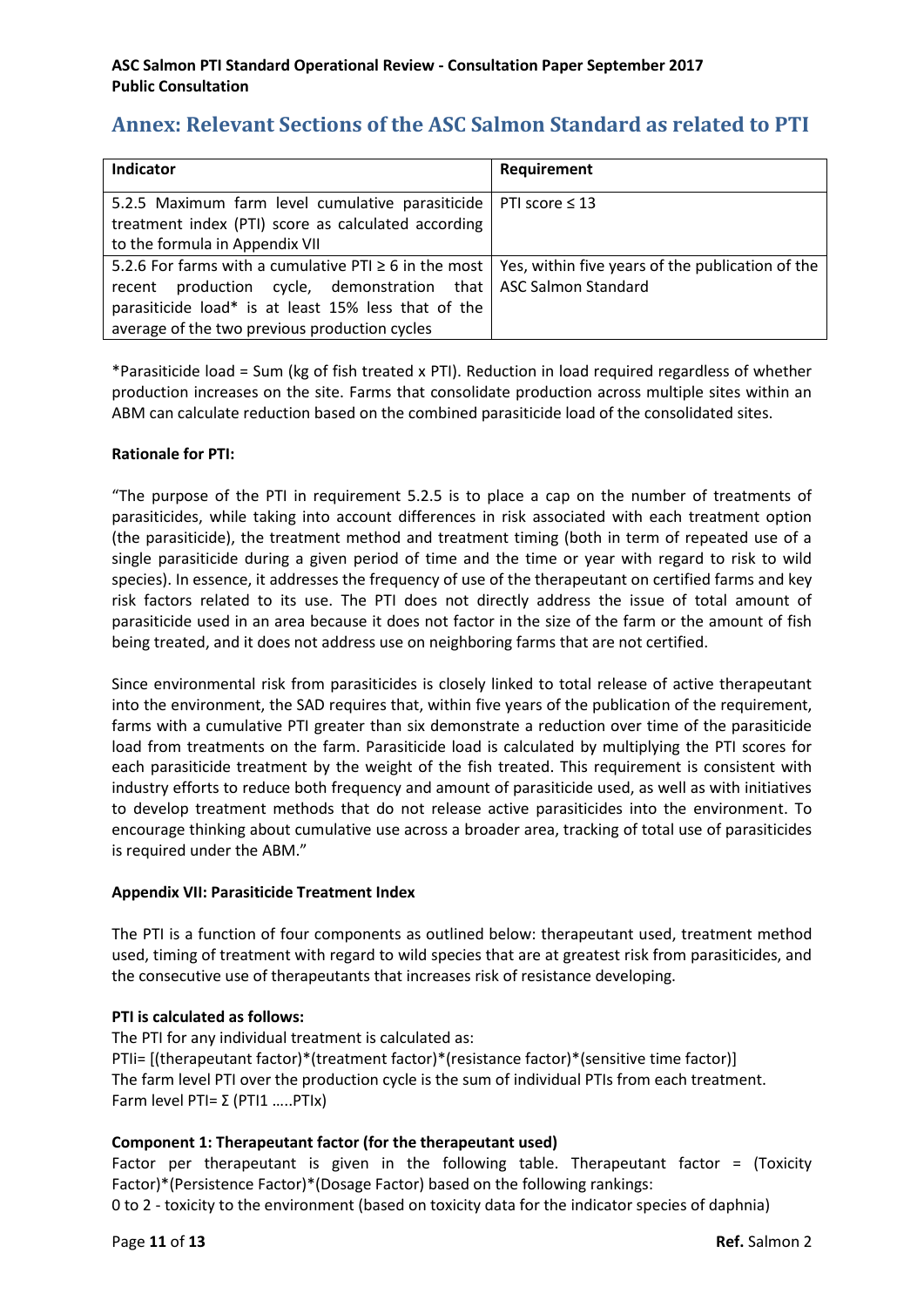0 to 3 - persistence in the environment (based on publicly available data)

1 to 3 - typical dosage per unit of fish treated (based on relative data for the substances used within their main group and oral vs. bath treatment)

| Parasiticide          | <b>Commercial</b>         | <b>Treatment</b> | <b>Toxicity</b> | Daphnia LC50                          | Persistence    | <b>Dosage</b> | Therapeutant   |
|-----------------------|---------------------------|------------------|-----------------|---------------------------------------|----------------|---------------|----------------|
|                       | <b>Name</b>               | <b>Mechanism</b> | <b>Factor</b>   | $(\mu g/l)$                           | <b>Factor</b>  | <b>Factor</b> | Factor         |
| Diflubenzuron         | Releeze                   | Oral             |                 | Ranked<br>as<br>teflubenzuron         | 3              | 3             | 9              |
| Teflubenzuron         | Ektobann<br>vet. /Calcide | Oral             | $\mathbf{1}$    | $2.8 \mu g/l$                         | 3              | 3             | 9              |
| Cypermethrin          | Betamax vet.              | Bath             | $\overline{2}$  | $0.3 \mu g/I$ : high<br>concern       | 2              | 1             | $\overline{4}$ |
| Deltamethrin          | Alpha max                 | Bath             | $\overline{2}$  | $0.56 \mu g/l$ : high<br>concern      | 3              | $\mathbf{1}$  | 6              |
| Azamethiphos          | Salmosan                  | Bath             | $\overline{2}$  | $0.67 \,\mu g/l$ : high<br>concern    | $\mathbf{1}$   | 3             | 6              |
| Emamectin<br>benzoate | Slice vet.                | Oral             | $\overline{2}$  | $0.56 \mu g/l$ : high<br>concern      | $\overline{2}$ | $\mathbf{1}$  | $\overline{4}$ |
| Hydrogen<br>Peroxide  |                           | Bath             | $\Omega$        | Daphnia<br>7700<br>magna<br>$\mu$ g/l | $\Omega$       | 3             | $\overline{0}$ |

### **Component 2: Treatment factor (for the method of treatment used)**

Treatment methods were assigned weights taking into account risk of that method to the environment in terms of release of chemical to the environment and the degree to which the method allows greater precision in dosing.

- Bath treatment with an open skirt factor 1 (default)
- In-feed treatment factor 0.8
- Bath treatment in a closed waterbody (wellboat or tarpaulin) factor 0.8
- Treatment with no active chemical released into environment\*– factor 0.2

\*For example, a treatment in a production system where water is not released into the natural environment, or a bath treatment in a wellboat where the chemical is denatured and rendered inactive prior to release to the environment.

#### **Component 3: Resistance factor (for repeat uses of the same therapeutant)**

In order to reduce risk of development of resistance of sea lice to treatments, the PTI incorporates a factor for the repeated use of the same treatment.

Default resistance factor = 1

If the same therapeutant is used for more than one treatment within a period of 12 months, the resistance factor is 2 (factor of 2 is applied starting with the second treatment)

#### **Component 4: Sensitive time factor (timing of treatment with regard to wild species)**

The factor for timing of treatment with regard to wild species is intended to address concerns about use of parasiticides at times when populations of species potentially affected by the treatment are particularly sensitive. As noted in the report of the SAD Technical Working Group on Chemical Inputs, parasiticides present a greater risk to crustaceans than other species because of their modes of action. Scientific review and conversations with experts suggest that there is not a clear period that presents a greater risk at a population level for crustacean species other than lobsters. Therefore, only lobsters are addressed in this iteration of the PTI within the "sensitive timing" factor. Because there isn't a clear "riskier" period for populations of other crustaceans, the best way to address this is to reduce frequency of treatments by reducing the PTI.